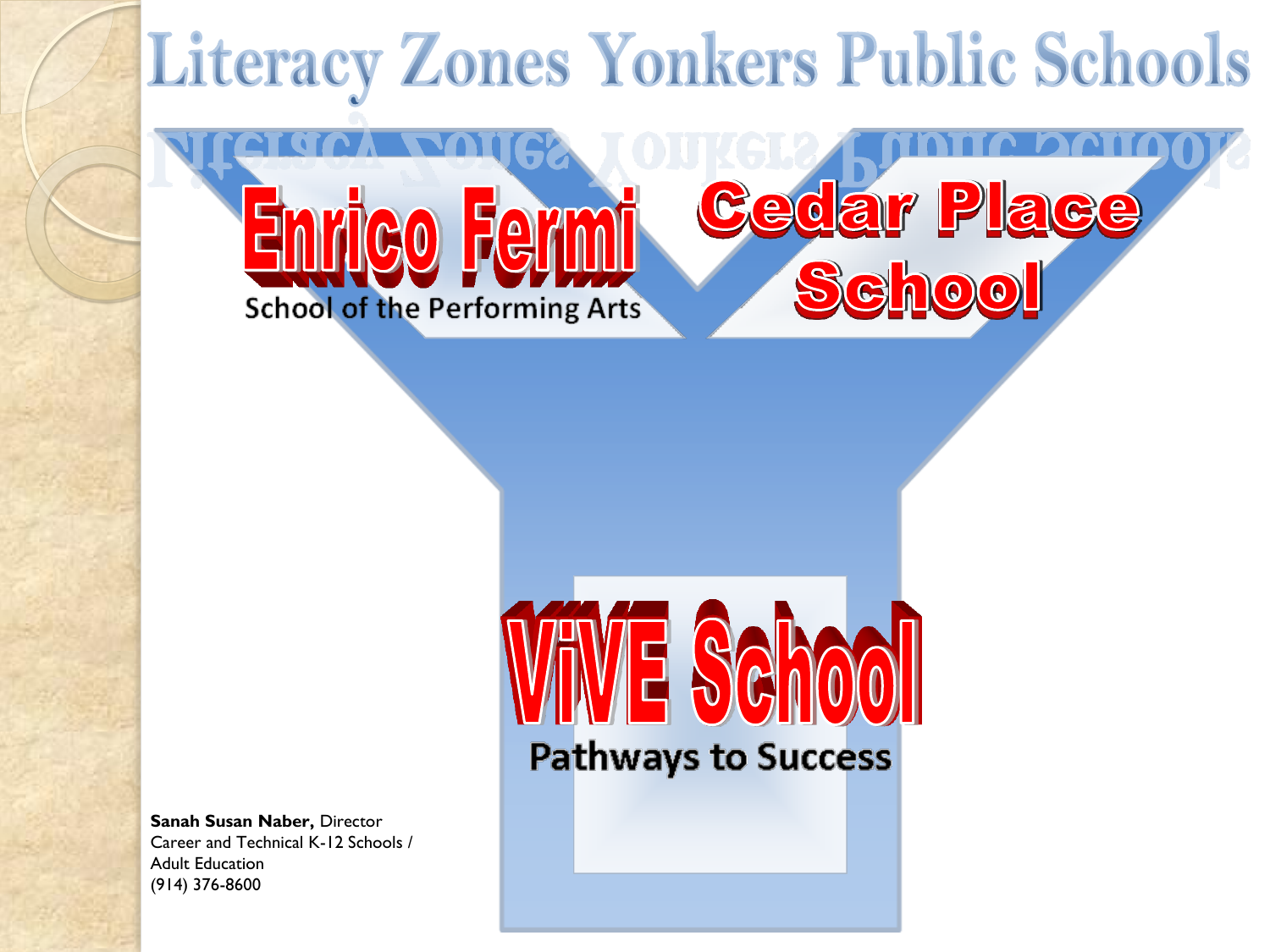#### Cedar Place School, Enrico Fermi School for the Performing Arts, and VIVE School – Pathways to Success Program Literacy Zone Mission Statement

Our Literacy Zones provide students and their families with programs that foster academic excellence, promote general well-being, and encourage achievement for children and adults to become all they can be. We aim to maintain high standards in a safe and creative environment, as we empower our population to become self-sufficient, active citizens in the City of Yonkers.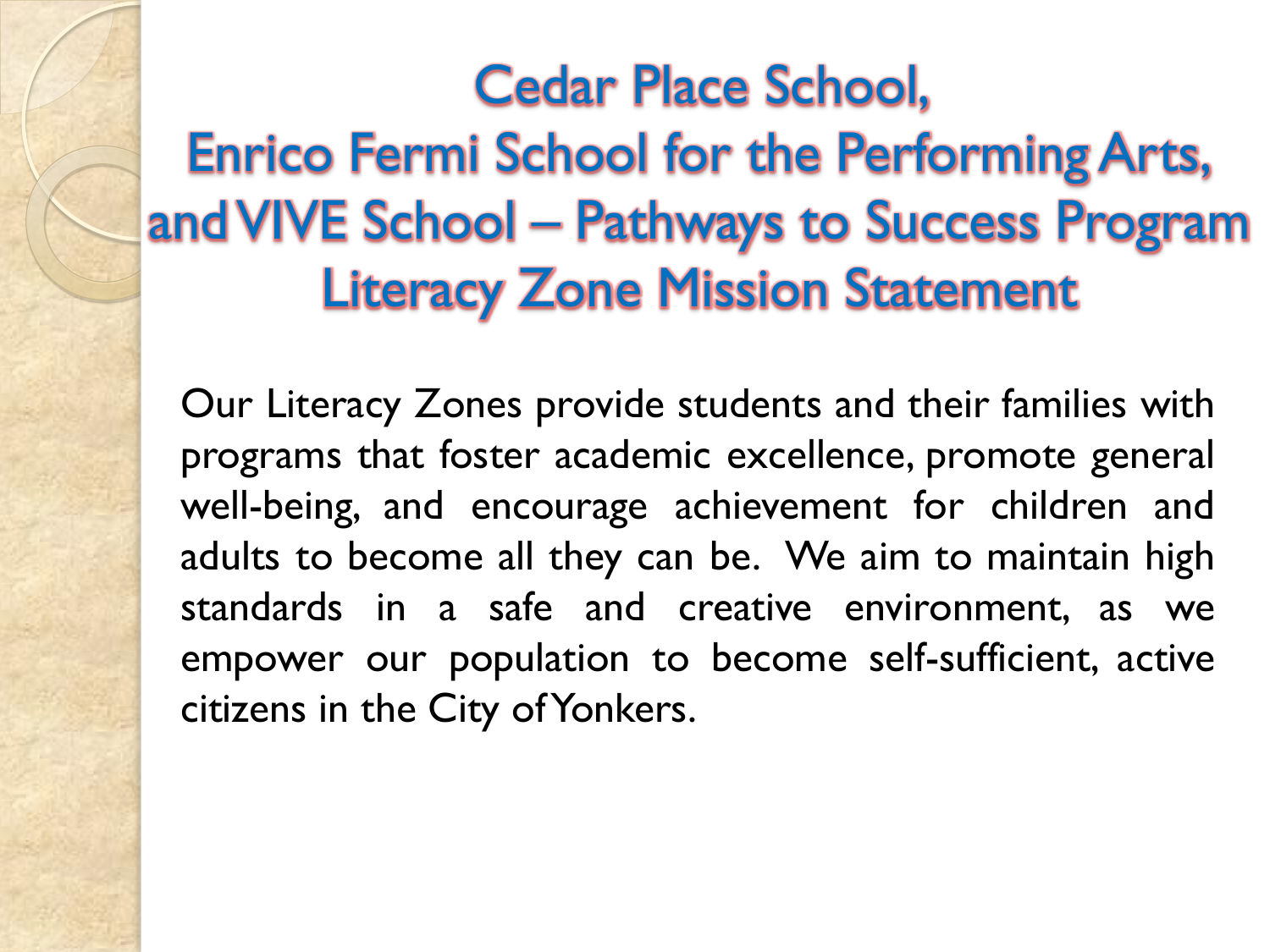# Support Services Provided by Literacy Zone Partners

- American Cancer Society
- American Red Cross
- Andrus SEED Program
- Beczak Environmental and Education Center
- Cabrini Immigrant **Services**
- Cluster Community Services
- Community Planning Council of Yonkers
- Educational Opportunity Center of Westchester
- Family Service Society of **Yonkers**
- Fidelis Care
- Fordham University
- Greyston Garden Project/Foundation
- Groundwork Hudson Valley
- Goodwill Industries (ACCESS)
- Healthy Respect
- Hudson River Museum
- IBM
- JCY –Westchester Community **Partners**
- JP Morgan Program
- Julia Dyckman Andrus Memorial
- Juvenile Law
- Lower Hudson Valley Perinatal **Network**
- Mary J. Blige Center For **Women**
- My Sister's Place
- Nepperhan Community Center
- NYS TASC Testing Center
- Office of the Aging
- Pathways to Success Family and Me Program
- Project Strive (DSS)
- Philip Manor Hall
- Saint John's Hospital
- Saint Joseph's Medical Center
- Sara Lawrence College
- Sisters of Charity Multi-Service Center "Casa de Esperanza"
- Shoprite
- S.M.A.R.T.
- Stew Leonard's
- The Sharing Community
- 2 Hands 2 Learn
- Westchester Community College
- Westchester Independent Living **Center**
- Westcop
- Westhab
- YMCA
- YWCA
- Yonkers Chamber of Commerce
- Yonkers Fire Department
- Yonkers Municipal Housing Authority
- Yonkers Office of Emergency **Management**
- Yonkers Partners in Education
- Yonkers Police Department
- Yonkers Public Library Riverfront **Branch**
- Yonkers School District
- Yonkers Spectrum
- Yonkers Teachers Federal Credit Union
- Yonkers Workforce Investment Board